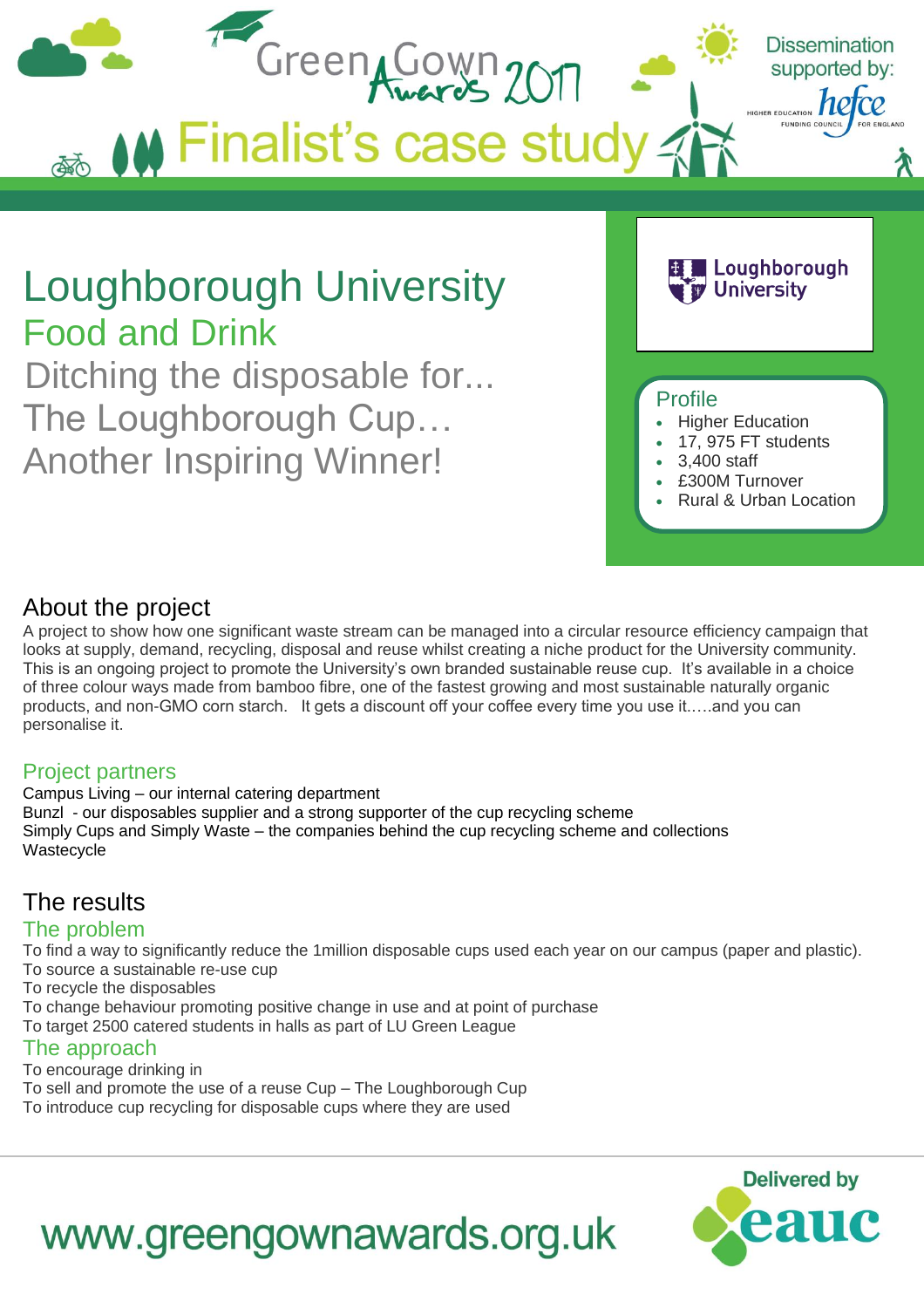

## Our goals

To provide 2500 reusable cups to catered students To sell 2500 reusable cups to staff and students To reduce disposable cup use in retail areas by 25,000 To recycle 500 bags of disposable cups

## Obstacles and solutions

| Criticism for promoting both<br>The Loughborough Cup and a<br>cup recycling solution | We were able to justify that the reality of dealing with 1 million disposable cups could<br>not be solved by a single solution. |
|--------------------------------------------------------------------------------------|---------------------------------------------------------------------------------------------------------------------------------|
| Additional bins / cleaning                                                           | Try to reduce other bins to balance the addition of cup bins                                                                    |
| The design of the cup bins                                                           | Still trying to solve this one!                                                                                                 |

# Performance and results

This campaign has had direct results in the amount of disposable cups used. The cups have raised awareness of the work the sustainability team do and provided a very visible campaign and action to reduce waste and environmental impact. It has also enabled us to raise the issue of the use of other disposables and the negative environmental impact these have.

The following goals were met:

- To provide 2500 reusable cups to catered students
- To sell 2500 reusable cups to staff and students
- To reduce disposable cup use in retail areas by 25,000
- To recycle 500 bags of disposable cups

### CO2 savings

Please record the **annual** carbon savings<sup>\*</sup> you have/will achieve with your initiative\*\*. CO2t savings 2016/2017: **Example 2016** 1.44T Est (State if Actual or Estimated) CO2t savings 2017/2018: **Extimated**) **CO2t** savings 2017/2018: **All in the same of the same of the same of the same of the same of the same of the same of the same of the same of the same of the same of the same of the sam** CO2t savings over the life cycle of the project: \_unknown\_\_ (Actual/Estimated and over how much time?)



# www.greengownawards.org.uk